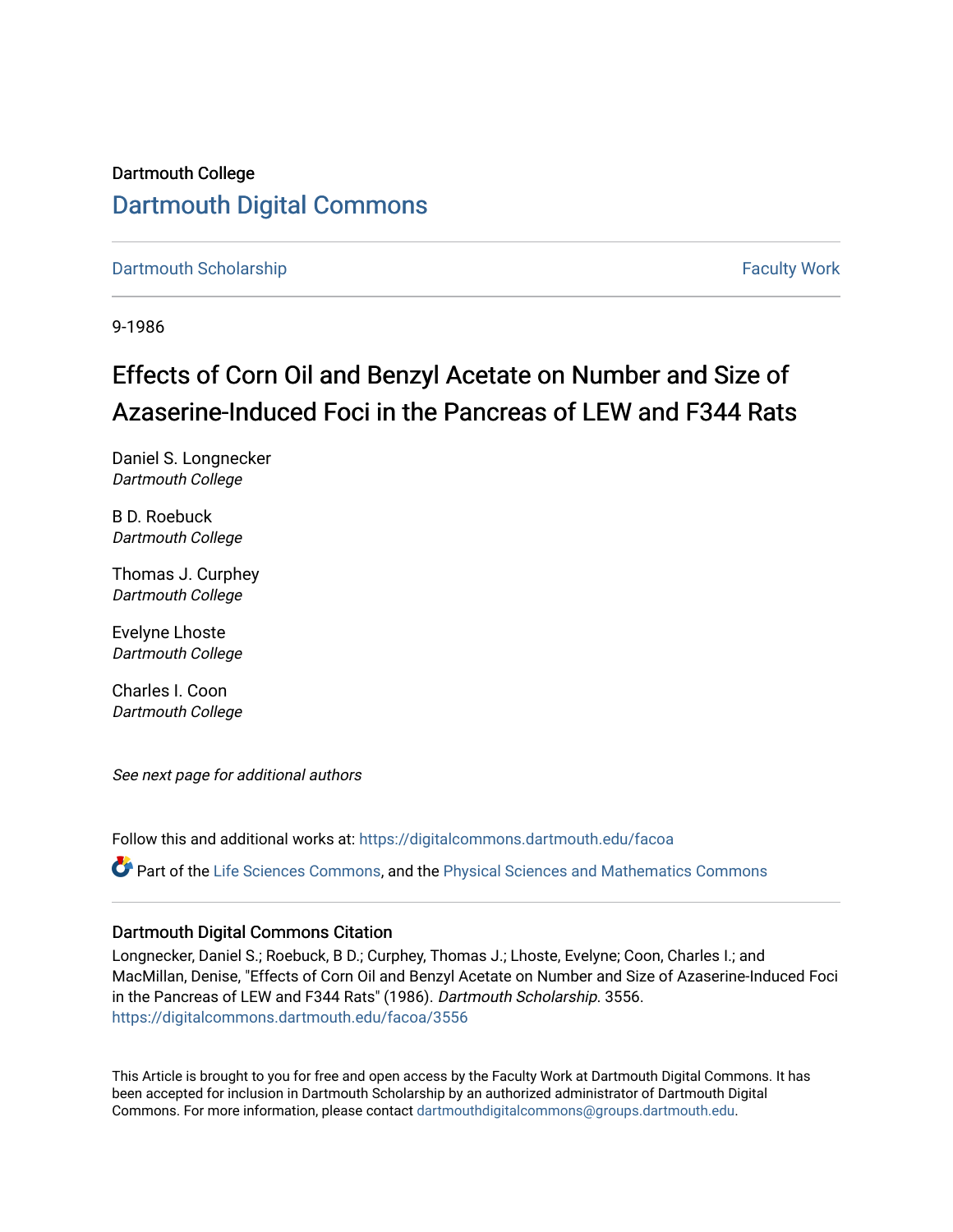#### Authors

Daniel S. Longnecker, B D. Roebuck, Thomas J. Curphey, Evelyne Lhoste, Charles I. Coon, and Denise MacMillan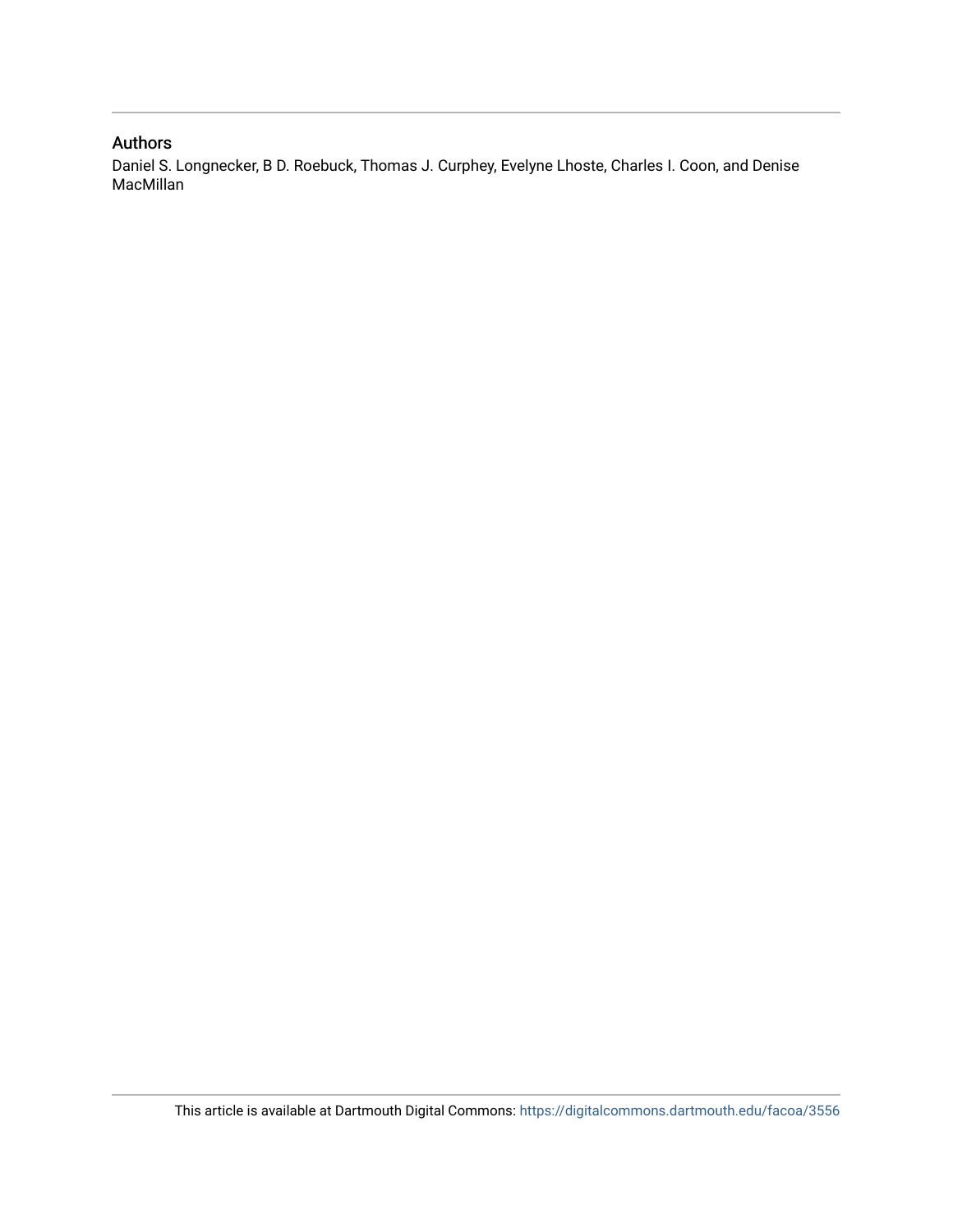# Effects of Corn Oil and Benzyl Acetate on Number and Size of Azaserine-Induced Foci in the Pancreas of LEW and F344 Rats

# by Daniel S. Longnecker,\* B. D. Roebuck,<sup>†</sup> Thomas J. Curphey,\* Evelyne Lhoste,\* Charles 1. Coon,\* and Denise MacMillan<sup>t</sup>

The response of LEW and F344 strain rats to the pancreatic carcinogen azaserine was compared using the size and number of azaserine-induced acidophilic acinar cell foci and nodules as parameters in a 4 month experiment. A second experiment compared the effect of corn oil intake by gavage and dietary routes on the growth of azaserine-induced pancreatic lesions in LEW rats. A third experiment tested the activity of benzyl acetate in regard to its ability to induce acinar cell foci or to promote the growth of such foci in azaserine-treated rats. The results showed that equivalent doses of azaserine induce two to seven times more foci in LEW than in F344 rats, and that LEW rats have <sup>a</sup> higher incidence of "spontaneous" foci than F344 rats. Azaserine-treated LEW rats that were given <sup>5</sup> mL corn oil/kg body weight 5 days per week by gavage developed more acinar cell foci than rats fed a basal diet (chow). Addition of an equivalent amount of corn oil to chow had a similar effect of enhancing the development of foci. Rats of neither strain developed acinar cell foci when benzyl acetate was given by gavage or in the diet nor was there evidence that benzyl acetate has a significant effect on the development of foci in azaserinetreated rats. These studies also demonstrate that the azaserine/rat model of pancreatic carcinogenesis which was developed in LEW rats can be adapted for use with F344 rats.

## Introduction

Benzyl acetate and other compounds have recently been evaluated for carcinogenic potential in chronic bioassay studies conducted through the National Toxicology Program in which the test compounds have been given by gavage using corn oil as a vehicle (1). Review of data for vehicle control groups from several such studies has shown that the incidence of focal acinar cell hyperplasia and adenomas of acinar cells was increased in comparison with untreated control groups (2). This observation has raised questions about the marginally significant increased incidence of such lesions in the pancreases of animals that received benzyl acetate dissolved in corn oil and led to the studies reported here. Goals of these studies were: to compare the response of LEW and F344 strain rats to the pancreatic carcinogen azaserine in order to adapt the well-characterized

azaserine model for use with the F344 strain; to compare the effect of giving corn oil by gavage with the feeding of corn oil added to the food in regard to enhancement of the growth of azaserine-induced foci in the pancreas; and to evaluate the ability of benzyl acetate either to initiate foci of atypical acinar cell hyperplasia or to enhance the growth of such foci in the pancreas.

We have used <sup>a</sup> short-term model for these studies. The number and/or size of two-dimensional transections of foci and nodules of atypical acinar cells have previously been used as indicators of pancreatic carcinogenesis  $(3,4)$ . We have adopted the convention of referring to small acinar cell lesions, i.e., those that are less than <sup>1</sup> mm in diameter, as foci. Lesions in the size range of <sup>1</sup> to <sup>3</sup> mm are referred to as nodules. Many nodules are visible grossly. The quantitative stereologic methods that have been applied to the study of hepatic foci  $(5,6)$ have recently been used to quantitate the number and size of azaserine-induced pancreatic foci and nodules (7- 9). We have used these techniques in the present study. Two phenotypically different populations of foci have been described  $(7,10)$ . The acidophilic but not the ba-

<sup>\*</sup>Department of Pathology, Dartmouth Medical School, Hanover, NH 03756.

tDepartment of Pharmacology and Toxicology, Dartmouth Medical School, Hanover, NH 03756.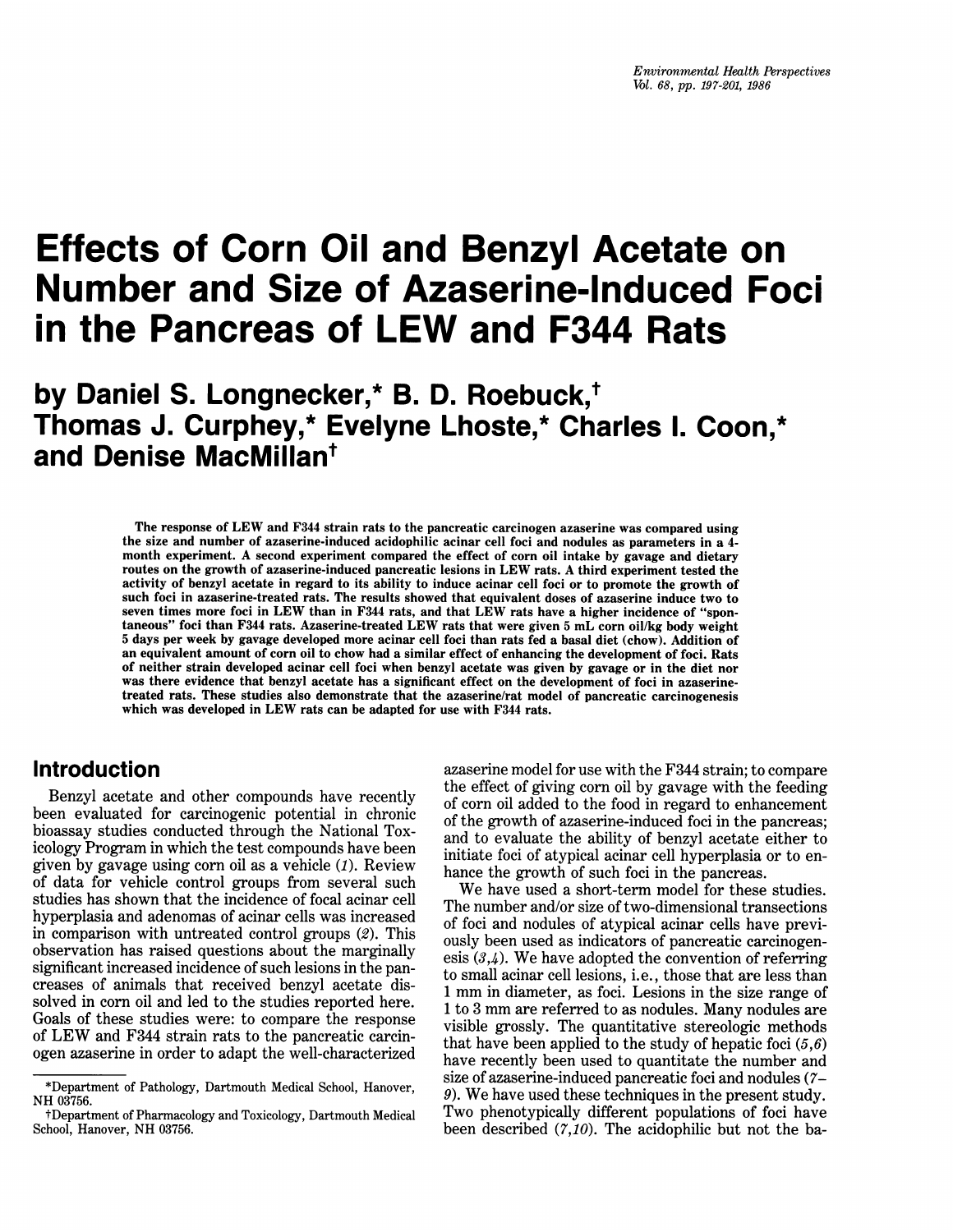sophilic foci appear to have a strong growth potential. Accordingly, we have focused primarily on data for the acidophilic lesions in this report.

# Materials and Methods

#### Animals

Male Lewis (LEW) or F344 rats (Charles River Breeding Laboratories, Inc., Kingston, NY, or Simonsen Laboratories, NIH Colony, Gilroy, CA) were obtained as nursing litters. The dams were fed *ad libitum* a purified control diet, AIN-76A (AIN) (Teklad, Madison, WI), without the antioxidant ethoxyquin (11) or NIH 07 chow (Ziegler Brothers, Inc., Gardners, PA). The pups were weaned at 21 to 25 (LEW) or 28 (F344) days of age and food and deionized water were available  $a\ddot{a}$  libitum thereafter. The rats were housed individually in suspended, wire-mesh bottom cages (experiment 2) or in pairs in polycarbonate shoebox cages on aspen bedding (experiments <sup>1</sup> and 3). Rats were weighed weekly.

#### Carcinogen, Diets and Gavage Treatments

Azaserine (Calbiochem-Behring Corp., LaJolla, CA), 3 mg/mL, was dissolved in 0.9% NaCl solution and injected intraperitoneally. Three independent experiments were performed.

Experiment <sup>1</sup> was a dose response comparison of azaserine-treated LEW and F344 rats. The azaserine doses are shown in Table 1. The azaserine solution was diluted to 0.3 or <sup>1</sup> mg/mL for injection into rats receiving 3 or <sup>10</sup> mg/kg. The rats were fed AIN diet throughout.

Experiment 2 was designed to compare a group given oil by gavage with groups fed three different levels of oil in the diet. All rats were LEW strain and treated once with <sup>30</sup> mg azaserine/kg at <sup>14</sup> days of age. Treatment groups are shown in Table 2. The oil-gavage group was given 5 mL/kg of corn oil (Best Foods, Englewood Cliffs, NJ) via 18-gauge, 3-inch stainless steel feeding

needles (Popper and Sons, Inc., New Hyde Park, NY) 5 days/week to match the schedule commonly used in National Toxicology Program (NTP) bioassay studies (2). All groups were fed powdered chow diet, or chow with corn oil added. Chow was used to duplicate the conditions of NTP studies. The amount of corn oil added to the diet in the "oil-low" group was varied weekly so that the intake of oil in the diet by this group closely matched the total oil intake from both diet and gavage of the oil-gavage group. Food consumption was measured by weighing individual diet dishes for one 24-hr period weekly in both groups, and the calculation of fat intake was based upon the consumption and the fat content of each lot of chow. The fat content of the four lots of diets used were 5.4, 5.9, 6.1, and 6.4%. Corn oil was added to these diets so that the total fat in the oil-low diet varied from 9.4 to 12.5% during the course of the experiment.

Experiment 3 compared the incidence, number and size of acinar cell foci in LEW and F344 rats treated with benzyl acetate (BA) and/or azaserine as indicated in Tables <sup>3</sup> and 4. LEW rats received one <sup>30</sup> mg azaserine/kg injection at 14 days of age, and F344 rats received 2 such injections at 14 and 21 days of age.

Tricaprylin was used as <sup>a</sup> vehicle for BA in the "oilgavage" group until all rats weighed 200 g. Thereafter, the BA, 500 mg/kg/day, 5 days/week, was given by gavage without vehicle, and an equivalent volume of deionized water was given by gavage to the vehicle control group. We found no evidence of esophageal or gastric irritation in a pilot gavage study using neat BA. Rats were weaned to the appropriate diet and gavage treatments were started on the day after weaning.

BA was added to the diet by dissolving it in corn oil. This solution was then added to the remaining components of the AIN diet to achieve a final concentration of 5% corn oil in the diet and a calculated level of 0.9% BA. This diet was pelleted by using a pasta maker  $(12)$ or a sausage-making attachment for the Kitchenaid model 5SS mixer (Hobart Corporation, Troy, OH). Preliminary studies showed a high degree of retention of

Table 1. Comparison of LEW and F344 rats in regard to induction of acinar cell foci by azaserine.

|            |                             |    |                 | Parameters (mean $\pm$ S.E.) for acidophilic foci |                            |                               |                   |                         |  |  |
|------------|-----------------------------|----|-----------------|---------------------------------------------------|----------------------------|-------------------------------|-------------------|-------------------------|--|--|
|            |                             |    |                 |                                                   | Observed data              | Calculated data               |                   |                         |  |  |
| Strain     | Dose.<br>mg/kg <sup>a</sup> | N  | Pancreas, g     | Number <sup>b</sup>                               | Area,<br>$mm^2 \times 100$ | $No./cm^3$                    | Diameter, $\mu$ m | Volume %                |  |  |
| <b>LEW</b> |                             | 10 | $1.29 \pm 0.03$ | $1.3 \pm 0.3$                                     | $23.6 \pm 7.0$             | e.                            | c                 | $0.12 \pm 0.03$         |  |  |
|            |                             | 10 | $1.25 \pm 0.05$ | $3.4 \pm 0.6$                                     | $14.6 \pm 2.2$             | $32.4 \pm 7.6$                | $540 \pm 59$      | $0.20 \pm 0.05$         |  |  |
|            | 10                          | 9  | $1.36 \pm 0.05$ | $30.9 \pm 4.0$                                    | $15.5 \pm 1.3$             | $198.6 \pm 25.7$ <sup>d</sup> | $513 \pm 20$      | $1.50 \pm 0.17^{\rm d}$ |  |  |
| F344       | 3                           | 11 | $0.93 \pm 0.03$ | $1.8 \pm 0.1$                                     | $15.2 \pm 2.3$             | c.                            |                   | $0.15 \pm 0.05$         |  |  |
|            | 10                          | 12 | $0.95 \pm 0.04$ | $6.3 \pm 1.1$                                     | $12.5 \pm 0.9$             | $74.0 \pm 15.7$ <sup>d</sup>  | $485 \pm 38$      | $0.41 \pm 0.08^{\rm d}$ |  |  |
|            | 30                          | 12 | $0.94 \pm 0.03$ | $14.1 \pm 2.6$                                    | $18.0 \pm 1.1$             | $115.1 \pm 25.1$              | $563 \pm 26$      | $1.07 \pm 0.18$         |  |  |
|            | $30 \times 2^e$             | 9  | $1.18 \pm 0.05$ | $33.1 \pm 4.1$                                    | $10.8 \pm 1.3$             | $417.8 \pm 38.1$              | $385 \pm 20$      | $1.74 \pm 0.29$         |  |  |

<sup>a</sup> Data are shown as mean <sup>±</sup> standard error. There were no significant differences in body weight between rats that were given different doses of azaserine in the same strain. The mean weight for all LEW rats was  $474 \pm 3.3$  g and for all F344 rats was  $318 \pm 4.5$  g.

<sup>b</sup> The number reported is the count for the tail portion of the pancreas.

'The number of foci observed was too few to allow calculation of three-dimensional data.

<sup>d</sup> The values in LEW rats are significantly larger than in F344 rats (t test,  $p < 0.001$ ).

<sup>e</sup> Azaserine was given twice at 2 and 3 weeks of age. In all other groups a single azaserine treatment was given at age 2 weeks.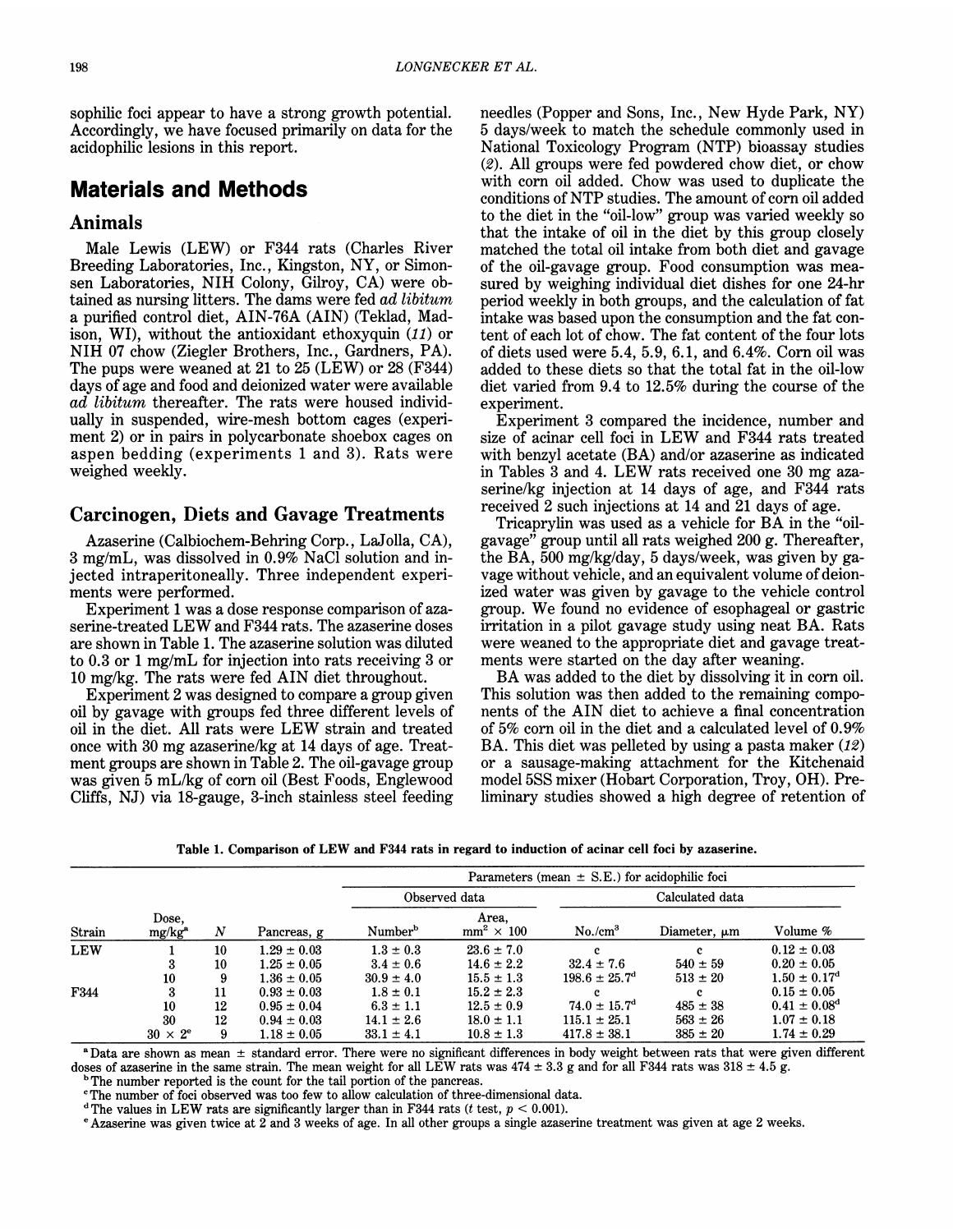|            |    |               |                          | Parameters (mean $\pm$ SE) for acidophilic foci |                            |                      |                   |                           |  |
|------------|----|---------------|--------------------------|-------------------------------------------------|----------------------------|----------------------|-------------------|---------------------------|--|
|            |    |               | Observed data            |                                                 | Calculated data            |                      |                   |                           |  |
| Group      | N  | Body wt., g   | Pancreas, g <sup>b</sup> | Number <sup>c</sup>                             | Area.<br>$mm^2 \times 100$ | $No./cm^3$           | Diameter, $\mu$ m | Volume %                  |  |
| Chow       | 10 | $403 \pm 5.7$ | $1.20 \pm 0.05$          | $14.1 \pm 2.5$                                  | $10.0 \pm 0.9$             | $154 \pm 23$         | $431 \pm 28$      | $0.616 \pm 0.107$         |  |
| Oil-gavage | 10 | $413 \pm 4.0$ | $1.21 \pm 0.03$          | $19.6 \pm 2.9$                                  | $10.2 \pm 0.8$             | $232 \pm 32$         | $420 \pm 24$      | $0.995 \pm 0.168$         |  |
| Oil-low    |    | $440 \pm 7.5$ | $1.24 \pm 0.04$          | $16.1 \pm 3.7$                                  | $9.6 \pm 0.7$              | $199 \pm 39$         | $417 \pm 20$      | $0.798 \pm 0.175$         |  |
| Oil-high   | 10 | $473 \pm 8.7$ | $1.26 \pm 0.03$          | $27.8 \pm 3.5$                                  | $12.2 \pm 0.9$             | $321 \pm 36^{\circ}$ | $443 \pm 19$      | $1.719 \pm 0.213^{\circ}$ |  |

Table 2. Effect of dietary fat or corn oil by gavage on growth of acinar cell foci in Lewis rats.<sup>a</sup>

 $a$  Data are given as mean  $\pm$  standard error. Gavage treatment or diets with added oil were started 4 days after weaning.

 $b$ There is no significant difference between groups (*t*-test).

'The number reported is the count for the tail portion of the pancreas.

 $d p$  <0.05 when compared to chow group (analysis of variance).

BA in <sup>a</sup> diet prepared in this way. There was negligible loss of BA from diet that was stored in <sup>a</sup> closed container in a freezer. Diet kept at room temperature in an open container for <sup>72</sup> hr lost only 18% of the BA originally present. Accordingly, rats were fed fresh diet every other day. Estimates of food consumption were used to calculate the intake of BA by dietary vs. gavage routes. At the level of 0.9% BA in the diet, we calculated that the LEW rats fed the BA-containing diet received about 57% more BA than the gavaged group, and that BAfed F344 rats received 31% more BA than the gavaged group.

#### Autopsy and Histologic Evaluation

Rats were autopsied four months after azaserine treatment (experiments <sup>1</sup> and 2) or weaning (experiment 3). The entire pancreas was excised, fixed in toto in Susa's fixative or 10% phosphate buffered formalin, and completely embedded by a standardized method for routine histology. The sections, stained with hematoxylin and eosin, were examined by light microscopy. The pancreas was divided into two portions-head and tail—by a transection near the superior mesenteric artery. The tail (splenic) section was used for quantitative microscopy. Azaserine-induced atypical acinar cell foci

or nodules, henceforth called foci, were identified and classified as acidophilic or basophilic in accord with the criteria of Rao et al.  $(10)$  and Roebuck et al.  $(7)$ . The focal transections are generally elliptical. Only foci with ten or more nuclei in the plane of transection were counted. This corresponds to a minimum transectional diamater of approximately 0.1 mm. The area of pancreatic focal transections and the area of the tissue sections were measured with an X,Y-digitizer (GTCO Corp., Rockville, MD). From 85-260 (F344) or 130-516  $mm<sup>2</sup>$  (LEW) of pancreatic tissue from each rat was screened for foci. From the observed number and area of the focal transections, the mean number and size of the foci were determined by the quantitative stereological methods of Pugh et al.  $(6)$ . Details of the application of these methods to pancreatic foci are published (7).

Statistical comparisons of the data were done by the  $x^2$ -test, Student's *t*-test, linear regression or by an analysis of variance followed by the Newman-Keuls test.

## **Results**

The results of quantitative stereological analyses of pancreatic tissue sections are shown in Tables 1-4. The observed data of the number and size of the focal tran-

Table 3. Effect of benzyl acetate (BA) on the incidence and size of pancreatic acinar cell foci in azaserine-treated and non-carcinogen-treated F344 rats.<sup>a</sup>

|                         |                   |                |                 | Parameters (mean $\pm$ SE) for acidophilic foci |                            |                 |                   |                 |  |  |
|-------------------------|-------------------|----------------|-----------------|-------------------------------------------------|----------------------------|-----------------|-------------------|-----------------|--|--|
|                         |                   |                | Pancreas, g     |                                                 | Observed data              | Calculated data |                   |                 |  |  |
| Group<br>Treatment<br># |                   | Body wt., g    |                 | Number <sup>b</sup>                             | Area.<br>$mm^2 \times 100$ | $No./cm^3$      | Diameter, $\mu$ g | Volume %        |  |  |
|                         | No carcinogen     |                |                 |                                                 |                            |                 |                   |                 |  |  |
| 1                       | AIN diet only     | $379 \pm 12.2$ | $0.98 \pm 0.02$ | 0                                               |                            |                 |                   |                 |  |  |
| 2                       | Vehicle/gavage    | $363 \pm 6.2$  | $0.96 \pm 0.03$ |                                                 |                            |                 |                   |                 |  |  |
| 3                       | BA/gavage         | $359 \pm 7.3$  | $0.95 \pm 0.03$ | 0                                               |                            |                 |                   |                 |  |  |
| $\overline{\bf{4}}$     | $0.9\%$ BA/diet   | $382 \pm 17.4$ | $1.05 \pm 0.06$ | 0                                               |                            |                 |                   |                 |  |  |
|                         | Azaserine-treated |                |                 |                                                 |                            |                 |                   |                 |  |  |
| 5                       | AIN diet only     | $363 \pm 17.1$ | $1.04 \pm 0.04$ | $16.8 \pm 3$                                    | $8.55 \pm 1.4$             | $326 \pm 47$    | $354 \pm 26$      | $1.07 \pm 0.27$ |  |  |
| 6                       | Vehicle/gavage    | $352 \pm 12.2$ | $0.87 \pm 0.08$ | $12.2 \pm 2$                                    | $9.82 \pm 1.6$             | $253 \pm 52$    | $383 \pm 30$      | $0.86 \pm 0.16$ |  |  |
| 7                       | BA/gavage         | $321 \pm 8.1$  | $0.94 \pm 0.03$ | $13.2 \pm 2$                                    | $9.39 \pm 2.0$             | $348 \pm 99$    | $341 \pm 45$      | $0.93 \pm 0.22$ |  |  |
| 8                       | 0.9% BA/diet      | $345 \pm 11.7$ | $1.04 \pm 0.03$ | $19.2 \pm 2$                                    | $9.58 \pm 1.8$             | $367 \pm 37$    | $371 \pm 42$      | $1.33 \pm 0.37$ |  |  |

aThere were 5 rats in groups 1-2 and 4-8, and 4 rats in group 3.

<sup>b</sup> The number reported is the count for the tail portion of the pancreas.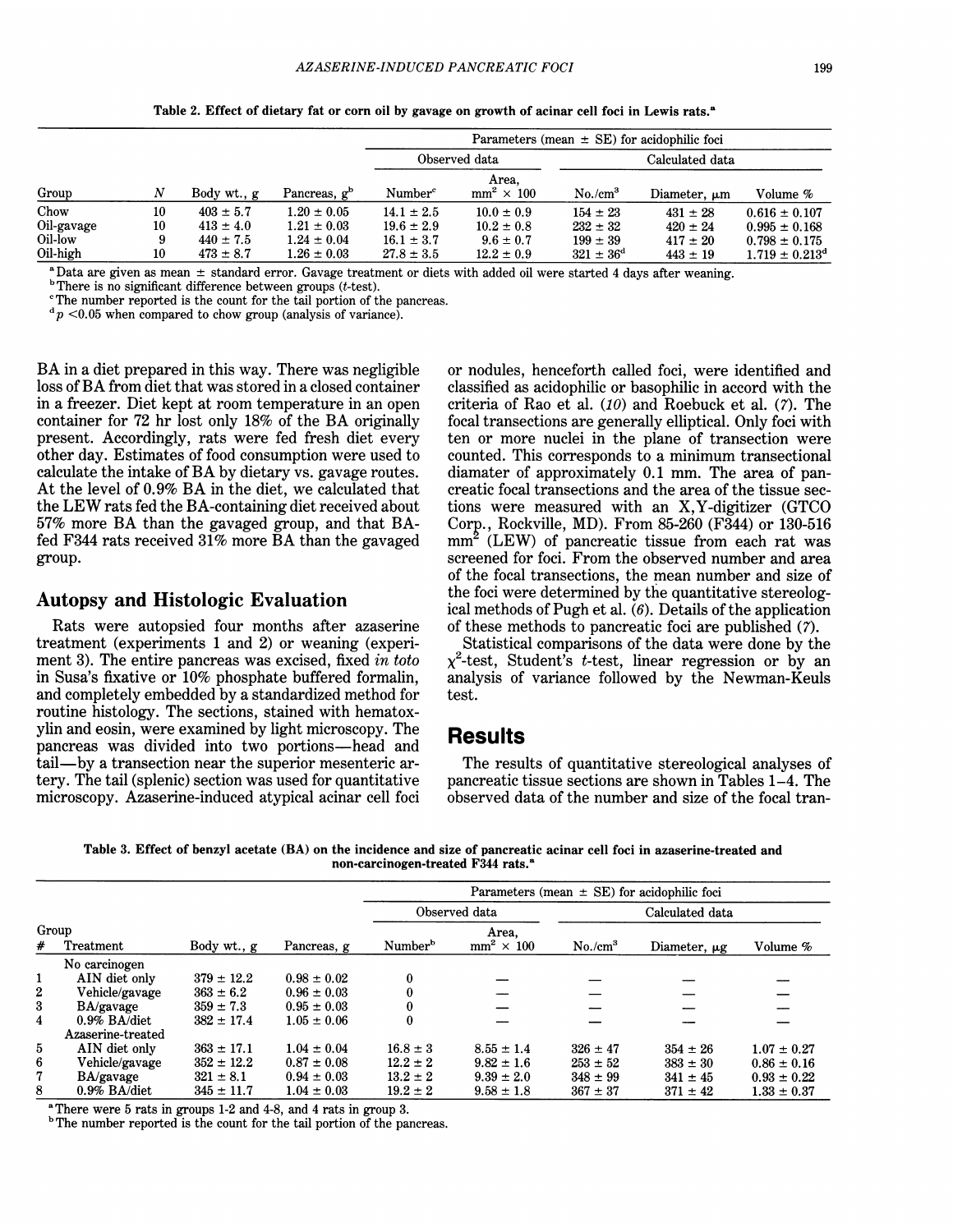|              | Group             |                |                 | Parameters (mean $\pm$ SE) for acidophilic foci |                            |                     |              |                 |  |
|--------------|-------------------|----------------|-----------------|-------------------------------------------------|----------------------------|---------------------|--------------|-----------------|--|
|              |                   |                |                 |                                                 | Observed data              | Calculated data     |              |                 |  |
| #            | Treatment         | Body wt., g    | Pancreas, g     | Number <sup>b</sup>                             | Area.<br>$mm^2 \times 100$ | No./cm <sup>3</sup> | Diameter, µg | Volume %        |  |
|              | No carcinogen     |                |                 |                                                 |                            |                     |              |                 |  |
| 1            | AIN diet only     | $469 \pm 7.2$  | $1.11 \pm 0.03$ |                                                 |                            |                     |              |                 |  |
| $\mathbf{2}$ | Vehicle/gavage    | $452 \pm 4.5$  | $1.05 \pm 0.05$ |                                                 |                            |                     |              |                 |  |
| 3            | BA/gavage         | $431 \pm 7.5$  | $1.08 \pm 0.05$ |                                                 |                            |                     |              |                 |  |
| 4            | $0.9\%$ BA/diet   | $441 \pm 7.2$  | $1.14 \pm 0.03$ |                                                 |                            |                     |              |                 |  |
|              | Azaserine-treated |                |                 |                                                 |                            |                     |              |                 |  |
| 5            | AIN diet only     | $479 \pm 11.9$ | $1.28 \pm 0.03$ | $47 \pm 6$                                      | $9.66 \pm 1.1$             | $814 \pm 126$       | $335 \pm 39$ | $2.60 \pm 0.50$ |  |
| 6            | Vehicle/gavage    | $471 \pm 9.5$  | $1.20 \pm 0.07$ | $48 \pm 3$                                      | $13.59 \pm 2.6$            | $696 \pm 71$        | $402 \pm 33$ | $3.99 \pm 1.24$ |  |
| 7            | BA/gavage         | $440 \pm 6.6$  | $1.08 \pm 0.07$ | $46 \pm 4$                                      | $8.81 \pm 1.0$             | $896 \pm 54$        | $336 \pm 37$ | $2.62 \pm 0.39$ |  |
| 8            | $0.9\%$ BA/diet   | $463 \pm 11.6$ | $1.25 \pm 0.03$ | $48 \pm 9$                                      | $12.39 \pm 1.4$            | $766 \pm 108$       | $377 \pm 20$ | $3.78 \pm 0.83$ |  |

Table 4. Effect of benzyl acetate on the incidence and size of pancreatic acinar cell foci in azaserine-treated and non-carcinogentreated LEW rats.<sup>a</sup>

<sup>a</sup> There are 5 rats in groups 1-4 and 6-8 and 4 rats in group 5.

<sup>b</sup>The number reported is the count for the tail portion of the pancreas.

sections are presented to convey the type of data collected. It is, however, inappropriate to use these data for statistical analysis, as they represent random sections through foci (transections) and not actual diameters of the foci themselves. The mean number of transections observed is influenced by the size of the foci; thus, the two-dimensional data may not accurately represent the actual number and size of the foci. Therefore, all statistical analyses are based upon the calculated volumetric data, i.e., number of foci per cubic centimeter, mean focal diameter, and the volume percent of the pancreas that is occupied by foci. The volume percent is a measurement analogous to tumor burden.

The data of Table <sup>1</sup> demonstrate that LEW rats are more sensitive to induction of acinar cell foci than F344 rats, as has been reported (4). The present study provides a more precise comparison over a range of several doses of azaserine. On the basis of these data, we concluded that two doses of 30 mg/kg given at 14 and 21 days of age would be adequate for quantitative morphometric analysis of foci in F344 rats. It is of interest that focal size was similar in the two strains.

The data of Table 2 demonstrate that the development of foci is enhanced in azaserine-treated rats that are fed chow diets with added corn oil, or given corn oil by gavage at the level that has been used routinely in the NTP bioassays. Although both the calculated number of foci per cubic centimeter and the volume percent of pancreas occupied by foci were larger in the oil-gavage group than in the oil-low group, the numbers were not significantly different, suggesting that total oil intake is more important than the mode of intake. Over the range of 5 to 15% total dietary fat there appears to be a dose-response correlation of oil intake with number of acinar cell foci per cubic centimeter and with volume percent of pancreas occupied by foci. When compared to chow-fed animals, both parameters are higher in animals fed the intermediate oil levels by either gavage or diet and are higher still in the animals receiving the highest oil levels. Analysis by linear regression shows that this trend is highly significant ( $p < 0.01$ ).

The data of Tables 3 and 4 again demonstrate that LEW rats are more sensitive than F344 rats to the induction of foci by azaserine. There is no evidence that BA induced foci or affected pancreatic growth in nonazaserine-treated rats of either rat strain when given by either gavage or dietary routes. The incidence of animals with acinar cell foci in non-carcinogen-treated LEW rats was 30% and virtually zero in F344 rats. The purpose of giving BA to azaserine-treated rats was to see if the number or size of foci would be affected (increased), and if administration by the two routes would have a similar effect. The results for several parameters are inconsistent in the two strains, and no significant differences were noted by analysis of variance using rat strain, benzyl acetate, and gavage as factors.

A four-way analysis of variance of data in Tables <sup>3</sup> and 4 for body weight, with rat strain, carcinogen, benzyl acetate, and gavage as factors indicated that rats given benzyl acetate by either route were smaller than their controls ( $p = 0.0004$ ); that rats given either benzyl acetate or vehicle by gavage were smaller than their non-gavaged controls ( $p = 0.0013$ ); and that azaserinetreated F344 rats were smaller and LEW rats larger than their controls  $(p = 0.0001)$ .

## **Discussion**

These experiments demonstrate that quantitative stereological analysis of atypical acinar cell foci in the azaserine/rat model offers an approach for quantitative comparisons of factors that influence early steps in pancreatic carcinogenesis. The data clearly demonstrate a positive correlation of number of foci per cubic centimeter with dose of azaserine over a noncytotoxic (nonlethal) range, a positive correlation of number of foci per cubic centimeter and of volume percent of pancreas occupied by foci with increasing levels of dietary fat in the range of 5-15%, and a consistent difference in the response of two rat strains to comparable doses of azaserine.

We failed to show any effect of benzyl acetate on the